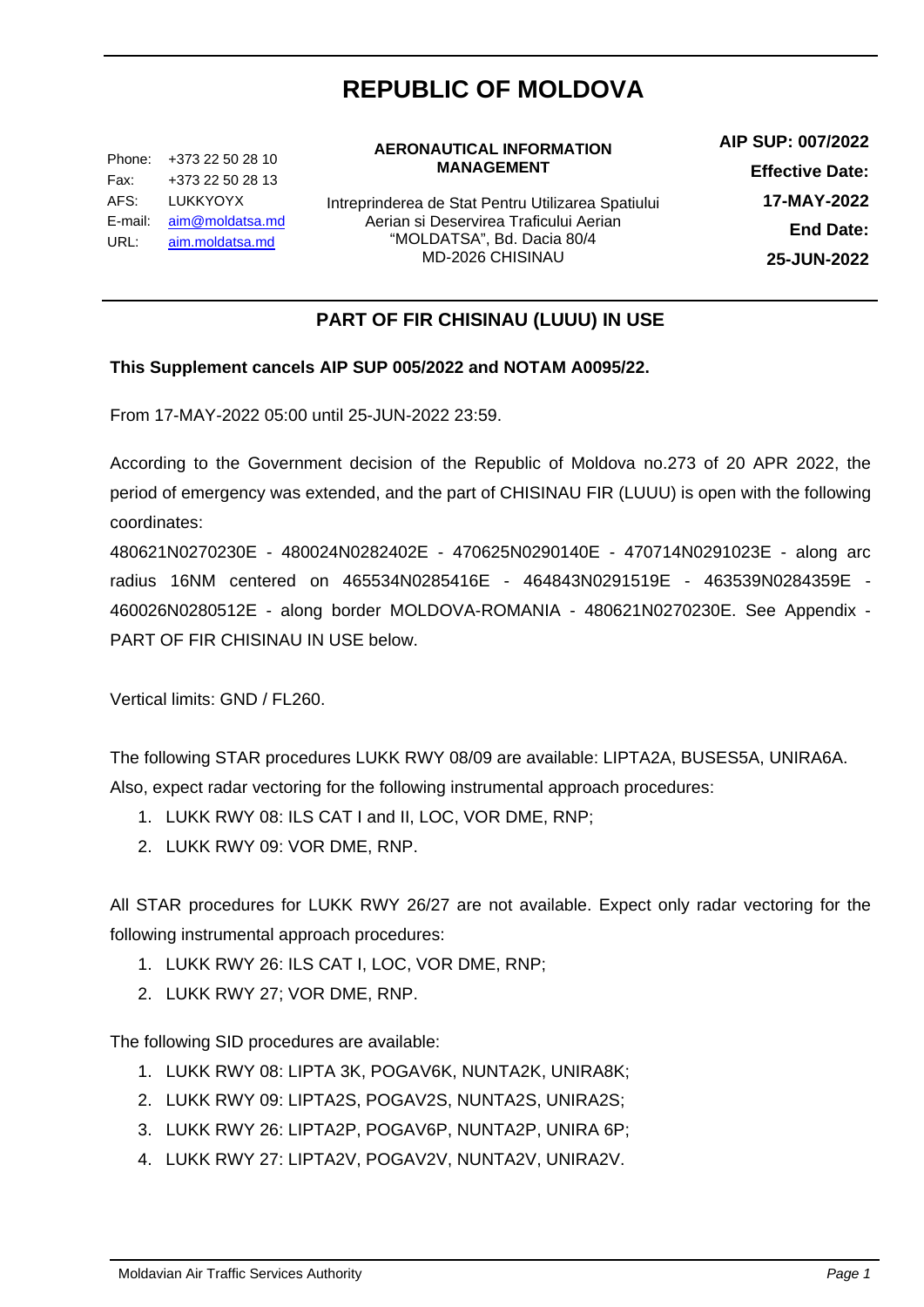**Class G** is open in limit of allowed airspace with the following conditions:

- 1. General aviation aircraft must be equipped with SSR transponder and two-way radiotelephone communication equipment in Class C and G airspace;
- 2. Pilots who intend to perform domestic VFR flight in airspace class G submit a flight plan to ATS (aro@moldatsa.md) at least 60min prior initiating of flight. The flight plan must indicate the purpose of the flight;
- 3. Civil aviation aircraft not equipped with SSR transponder and radiotelephone communication equipment shall be performed only in reserved areas according to the procedure for allocating temporarily reserved areas and temporarily segregated areas (TRA/TSA), approved by the AAC Order 63/GEN from 06.12.2019;
- 4. The flights of UAV shall be carried out in accordance with the Order on establishing the conditions for conducting air operations with unmanned aerial vehicles in the airspace of the Republic of Moldova no. 31/GEN from 28.07.2020.

- **END** -